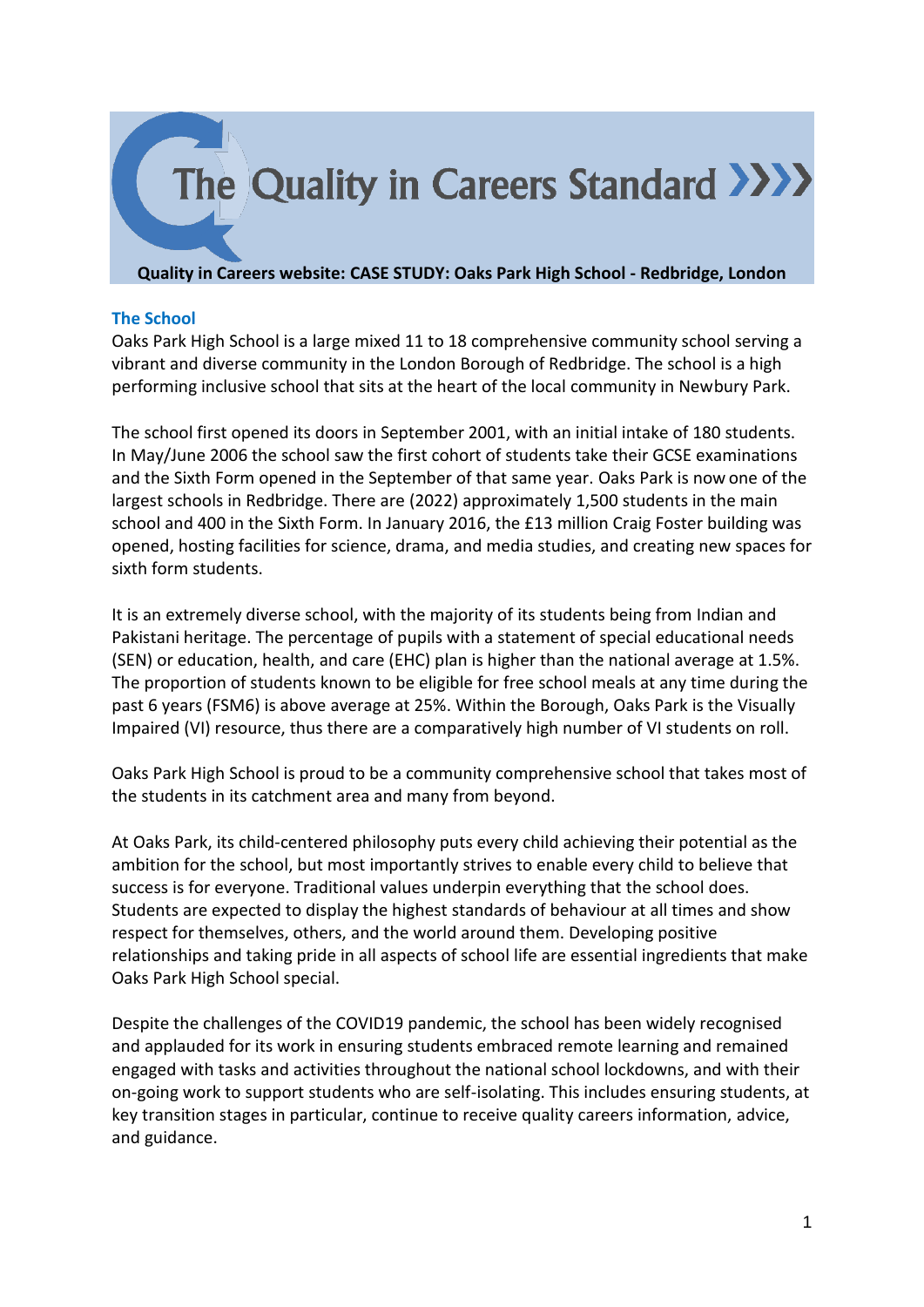There is a strong emphasis on the importance of careers education. The key motto within the school is '*every teacher is a careers teacher.'* The school has invested in the development of careers by funding a large team, regular staff training and vast opportunities for students.

## **Careers Education & Guidance**

Oaks Park High School is especially proud to have completed a further successful reaccreditation of the national quality award in May 2021, particularly in light of the need to adapt the programme during the pandemic, including on-line activities, which took place prior to the assessment.

**The Quality in Careers Standard** (assessed and awarded by CSW Group as the Licensed Awarding Body) provides the school with recognition of the high quality of its careers education, information, advice, and guidance provision for all students, providing them with the knowledge and skills needed when they move on from the school.

This could be into employment, on an apprenticeship or technical course, embracing a gap year, or to continue study within further and higher education. The school has always invited in external organisations to speak to students about possible Post-16 and Post-18 pathways, albeit some held virtually during the lockdown, ensuring full compliance with the "Baker Clause". Employer engagement is particularly good, with local and national organisations providing up-to-date information about the labour market and opportunities within their sector. Each year the school has over 50 exhibitors attending its careers fair, which for the past two academic years it has managed to maintain as a virtual format utilising the technological systems in place at the school. Over 1,200 students attend the careers fair, meaning that a large number of students are able to have meaningful encounters with a wide variety of different employers, educational institutions, and independent training providers. This level of careers education and guidance was recognised by the Quality in Careers assessor as a key component of the careers calendar at the school.

Oaks Park High School provides a comprehensive careers education and guidance programme for students in every year group and of all abilities, incorporating aspects of work-related learning, enterprise education, option choices and LMI (labour market information). This includes positive encounters with a range of employers through a combination of workplace visits, presentations in school and drop down days that provide students with meaningful encounters.

These include a close working relationship with "Solutions for the Planet" to offer the Big Ideas competition for all students in Year 8, a NatWest Enterprise Day with Year 9 students, utilising the skills of our Enterprise Advisers from AXA XL and Ford to offer mentoring and careers workshops for students and supporting students with finding self-placement opportunities in Year 10 and 12.

This is alongside a now well integrated and established Lecture Series and Careers Cafe programme, which invites speakers from a range of industries into school to deliver workshops and talks with the students. This diverse programme enables students to have an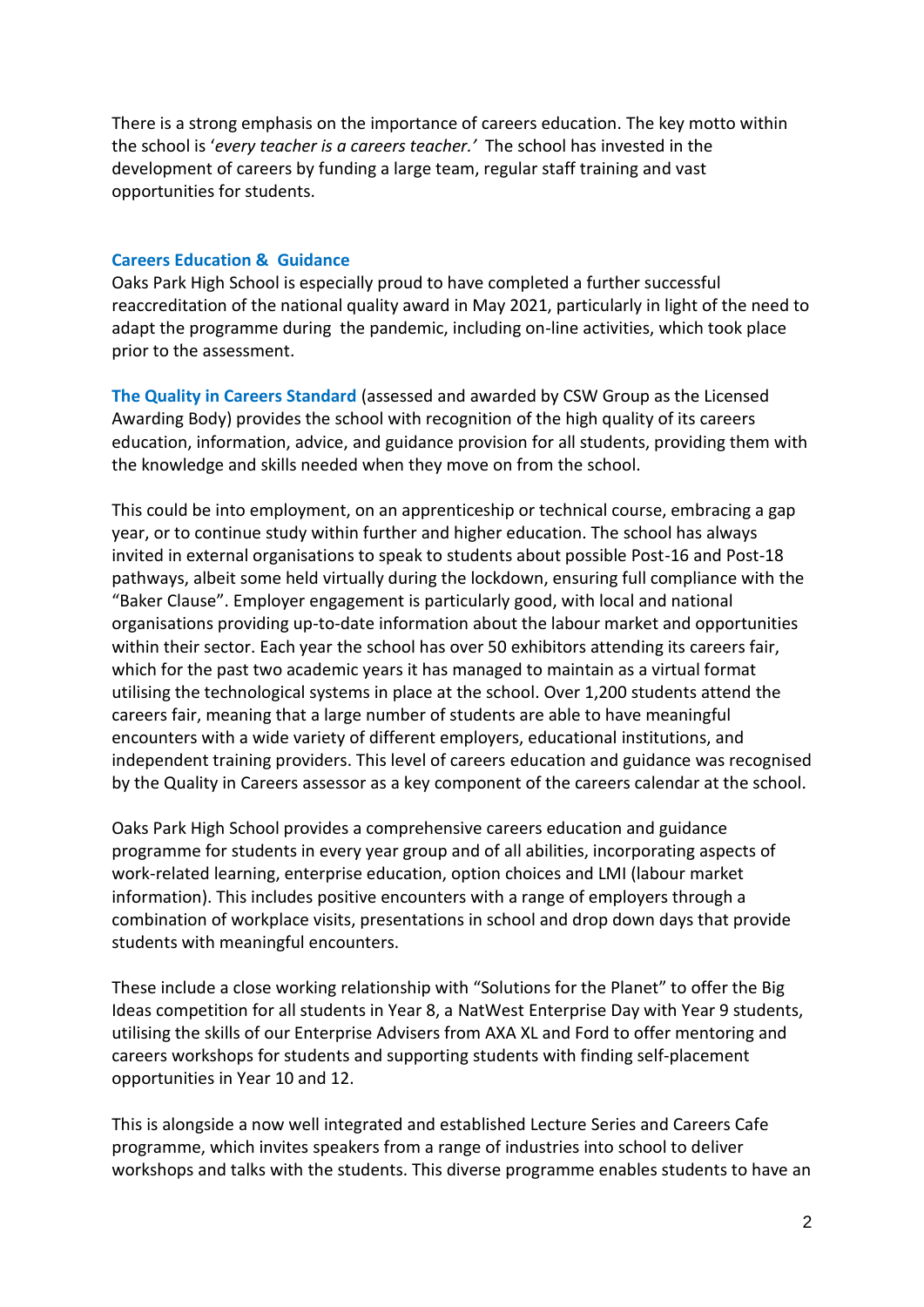employer encounter each year during their time at the school and provides them with the opportunity to explore a range of different career opportunities during their 7 years with the school.

Further to this, the Quality in Careers assessor highlighted the "excellent curriculum provision" that the school had in place to support students in understanding the labour market and identifying key skills required for careers. The school has a Gatsby Benchmark Working Party made up of representatives from each department to ensure that careers is regularly integrated into the curriculum as per Gatsby Benchmark 4.

The school conducts a departmental audit each year to identify good practice and support departments with implementing careers education. In addition, the pastoral programme regularly has careers features integrated into each year group, and the school has recently begun the "Skills Builder" programme with Key Stage 3. Its Year 6 open evening, Year 8 options evening and Sixth Form open evening all have careers featured in each departmental presentation. This highlights the school's commitment to every teacher being a careers teacher and able to support young people in making informed decisions about their future.

The school contracts with a professionally qualified independent careers adviser using the Prospects service. This adviser meets with all students in Year 8, 10 and 12 to explore career options with them and to support them at key transition points within their educational journey at Oaks Park High School. Each student is provided with an action plan which is uploaded to the school's MIS in order to support them in refining their career choices and in expanding their horizons as they make judgements about their next steps.

In addition, to support students with "SEND" and "LAC", the school also has a contract with the local authority to provide specialised support for our vulnerable learners. This involves a specialist careers advisor attending monthly to meet with these students and support their career development. This is alongside this careers advisor attending annual reviews and supporting the completion of "Personal Education Plans". In addition, all Year 11 students have an Advice and Guidance Meeting with a senior member of school staff to map out their Post-16 journey. This provides expert advice to students on the local education context and supports them in making decisions about next steps after completing their Level 2 qualifications.

Students in the Sixth Form are well supported as they make their applications to University, apply for Higher Level Apprenticeships or other non-University post-18 pathways, as are SEND students, who are supported by their internal additional needs team and external providers. Each Year 13 student had a progression meeting with a specially trained member of the Sixth Form team in the Autumn term to support their applications for post-18 pathways.

## **Measuring the impact**

Oaks Park School has held the previously-named Career Mark quality award - and now the national **Quality in Careers Standard** - accreditation for the past 11 years.